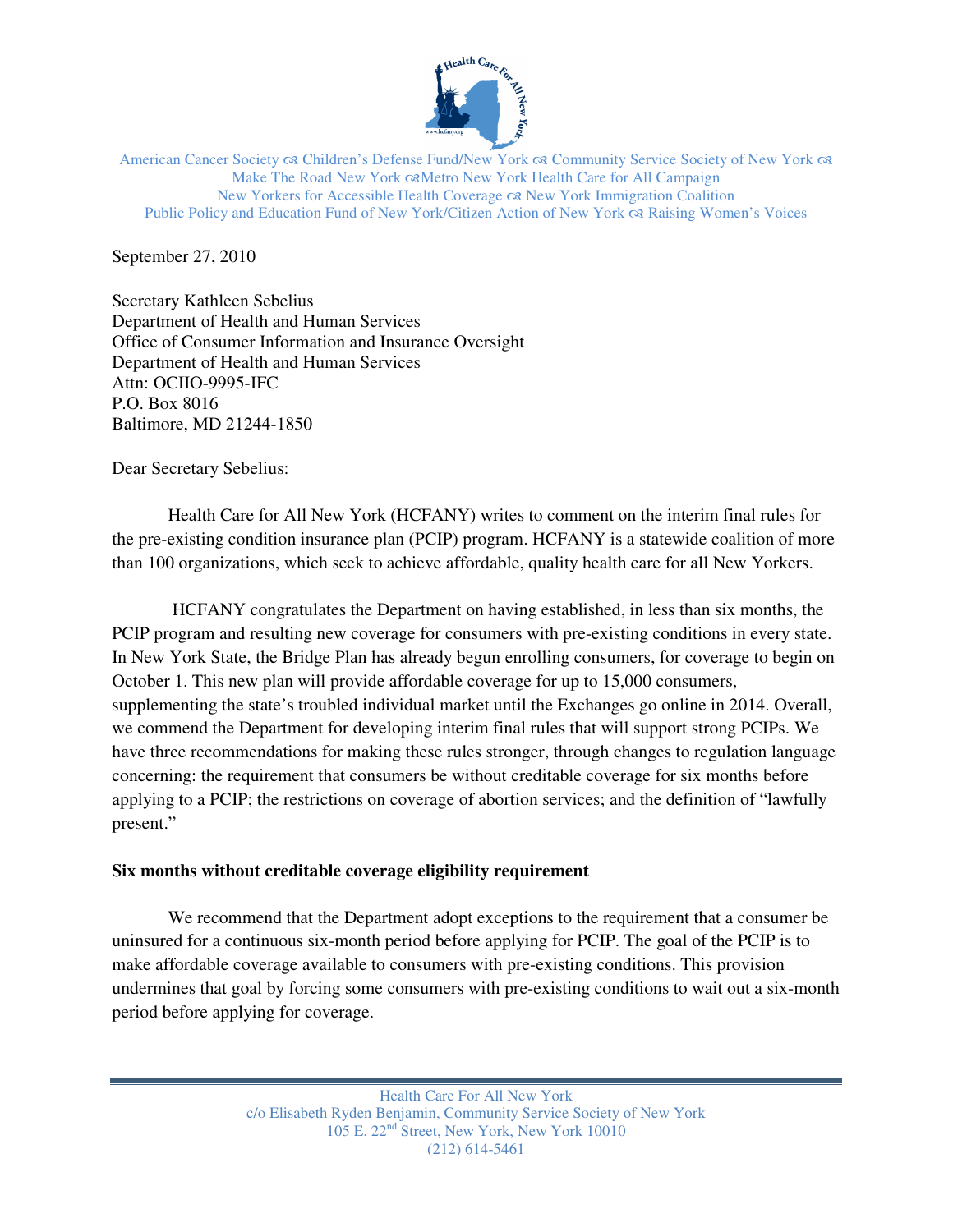

While New York is a guaranteed issue state, insurance premiums on the individual market are prohibitive for many consumers, with average premiums of \$1,100 for an individual per month. When a consumer with a pre-existing condition loses creditable coverage through no fault of their own, they should not have to choose between paying higher premiums through the individual market or COBRA and taking the risk of going uninsured for six months in order to qualify for the PCIP pool.

 We recommend that the Department allow exceptions to the statutory requirement that a consumer be without creditable coverage for six months before applying for coverage through the PCIP. One list of exceptions that would be appropriate would be the list of events that qualify an employee, spouse or dependents of an employee for COBRA coverage. If a consumer with a preexisting condition loses their employment-based or individual coverage for any of the following reasons, they should be allowed to purchase coverage from the pre-existing conditions plan without first going without creditable coverage for six months:

- exhaustion of COBRA eligibility
- death of spouse or parent
- divorce or legal separation
- loss of dependent child status under the plan rules
- spouse's or parent becoming entitled to Medicare
- voluntary termination of employment
- involuntary termination of employment
- reduction in the number of hours of employment.

## **Coverage of abortion services**

 We also recommend that the Department eliminate or amend the restriction on coverage of abortion by a PCIP. The regulations prohibit PCIPs from covering abortion services except when the life of the woman would be endangered or in cases of rape or incest. This restriction is not required by the ACA or any other federal law, and undermines the goal of the program: to provide needed, affordable care to consumers with serious health conditions.

 Pregnancy poses exceptional dangers to the health of women with serious medical conditions. For women with conditions such as heart disease and kidney disease, the progress of pregnancy can sharply exacerbate the underlying medical condition, risking a woman's health. In other cases, the treatment a woman needs for a serious medical condition, such as chemotherapy for breast cancer, can pose a grave risk to a developing fetus. But without the treatment, the woman may face accelerated progress of the disease, threatening her health. An abortion for a woman with a preexisting medical condition, often provided in a hospital setting, can be prohibitively expensive for a consumer to pay out-of-pocket.